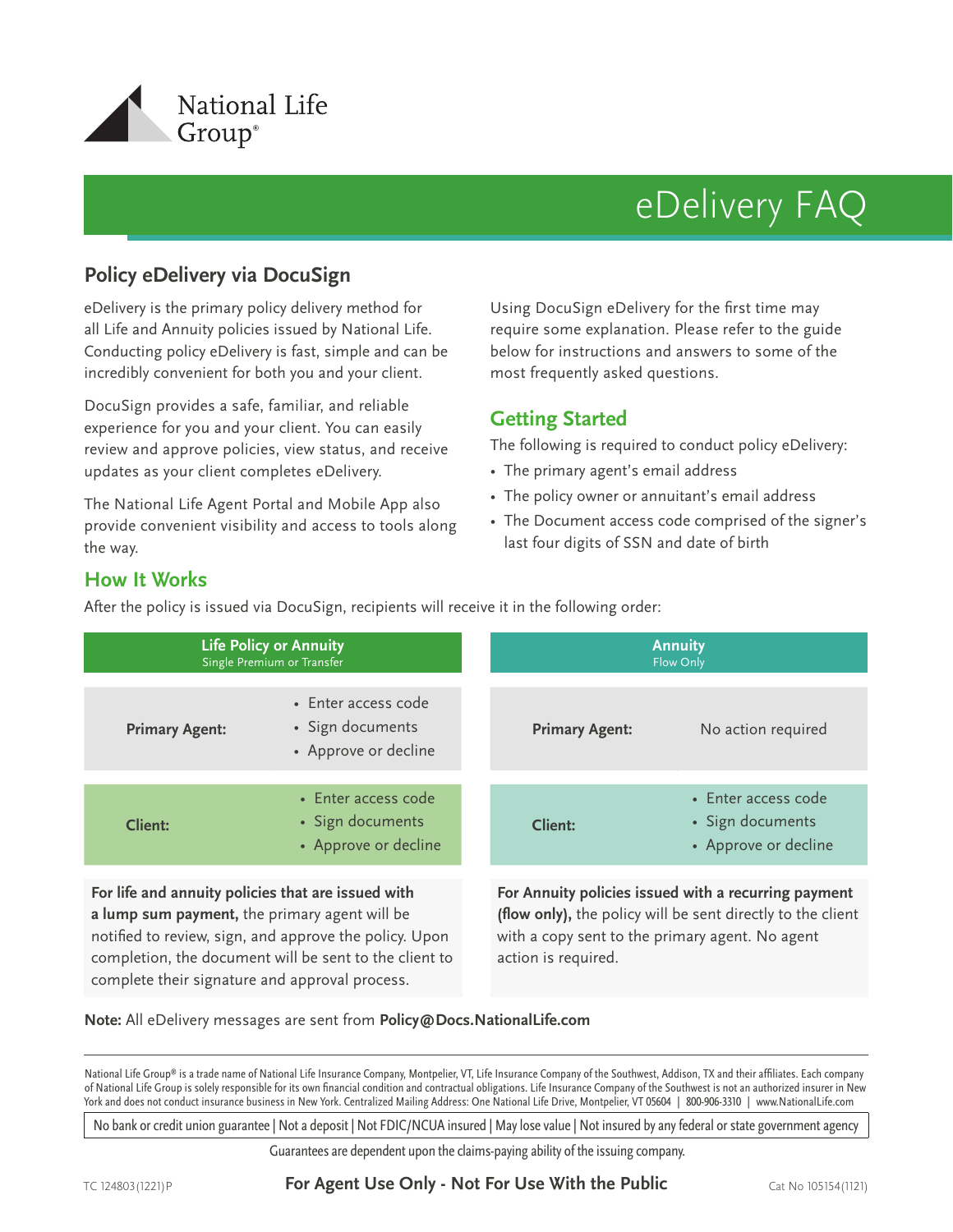# **Steps to Complete eDelivery Using DocuSign**

Completing eDelivery is simple and convenient for you and your client as shown in the following example.

#### **Step 1: eDelivery Policy is Issued**

Receive email notification with a link to the DocuSign policy documents. All eDelivery messages are sent from **Policy@Docs.NationalLife.com** and neither you nor your clients need to have an existing DocuSign account in order to review or sign the documents.

#### **Step 2: Access the DocuSign Portal**

Click to access the DocuSign document. You'll be prompted to enter your custom access code.

Your **DocuSign access code** will be the last four digits of your SSN and your DOB (MMDDYYYY)**.**

**Example: SSN = 1234** and **DOB = January 15, 1985 DocuSign access code = 123401151985**

#### **Step 3: Agent Review and e-Signature**

Review, sign and approve or decline. Upon completion, the DocuSign document will be sent to the client. Let your client know about eDelivery, assist them with their access code, and provide instructions to complete eDelivery. Review the policy details together and consult as needed.

#### **Step 4: Client Delivery and e-Signature**

Client receives notification email with link to the policy documents. Click to review and sign.

The Client's **DocuSign access code** will be the last four digits of their SSN and DOB (MMDDYYYY)**.**

**Example: SSN = 1234** and **DOB = January 15, 1985 DocuSign access code = 123401151985**

#### **Step 5: Deliver Client Policy Promise**

Using the Agent Portal or App , you can order and track the delivery status of a National Life Policy Promise to be sent directly to your client. Or you can receive the policy yourself and make arrangements to hand deliver the Promise in your next client meeting.

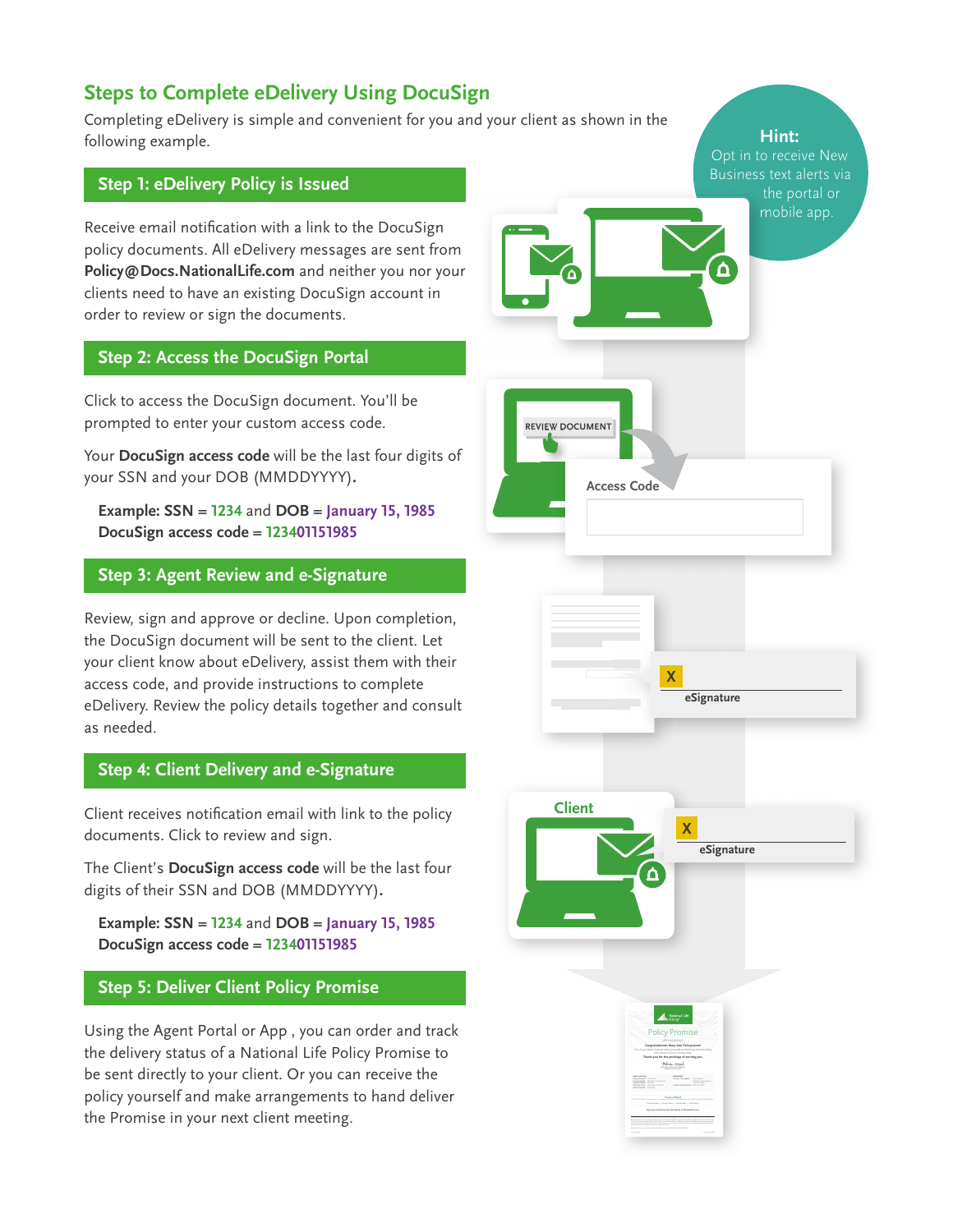# **The Policy Promise: Helping You Create Peace of Mind at Delivery**

National Life has introduced the **Policy Promise** to help you engage your clients through eDelivery and to create a lasting impression that will support your longterm client relationship. Unique to National Life and exclusive to eDelivery, the Policy Promise is a keepsake document for your clients to represent the value and benefits of their National Life policy.

- Access the Policy Promise for your new clients in the Agent Portal or Mobile App
- Download and print yourself or order the Policy Promise to be printed and mailed
- It can be sent directly to your client from National Life after eDelivery is completed or receive it yourself and bring the Promise to your next client meeting
- Clients can access the Policy Promise online via the Client Portal

When ordered by mail, the Promise is printed on quality stock paper and packaged in a custom folder.



*Sample life insurance Policy Promise and folder.*

| What is my DocuSign<br>access code?             | Your access code will always be the last four digits of your SSN and DOB<br>$(MMDDYYYY)$ . Example: SSN = 1234 + DOB = January 15, 1985 would be<br>12340115198                                                                                                                                                                                                       |
|-------------------------------------------------|-----------------------------------------------------------------------------------------------------------------------------------------------------------------------------------------------------------------------------------------------------------------------------------------------------------------------------------------------------------------------|
| What is my client's access<br>code?             | The Client's DocuSign access code will be the last four digits of their SSN and<br>DOB (MMDDYYYY). Example: SSN = 1234 + DOB = January 15, 1985 would be<br>12340115198                                                                                                                                                                                               |
| What if the DocuSign<br>document is locked-out? | Access to the document will be locked after three unsuccessful attempts with the<br>access code. This status will also be reflected in the Agent Portal and Mobile App. If<br>this occurs, access the New Business policy on the Agent Portal or Mobile App and<br>use the self-service Unlock feature to issue a new notification and document link in<br>real time. |
|                                                 | Note, it is a good practice to consult your client proactively to assist with access and<br>eDelivery instructions.                                                                                                                                                                                                                                                   |
| What if a change is<br>required on the policy?  | If you find that a policy change is required, decline the DocuSign policy and select<br>the reason for the change. National Life's rewrites team will be in touch to address the<br>change. It may be helpful to notify your case manager with instructions.                                                                                                          |
| What information is<br>required for eDelivery?  | Obtaining a valid email address is important to ensure your client receives<br>eDelivery notifications. You can view delivery status on the Agent Portal.                                                                                                                                                                                                             |
| Why do I keep receiving<br>email reminders?     | Reminders will be sent to the current signature party every 3 days after the policy<br>is sent via DocuSign to indicate that eDelivery is still pending and has not been<br>completed or declined. Reminders will cease after 30-days or when the required<br>action is completed.                                                                                    |

# **Frequently Asked Questions**